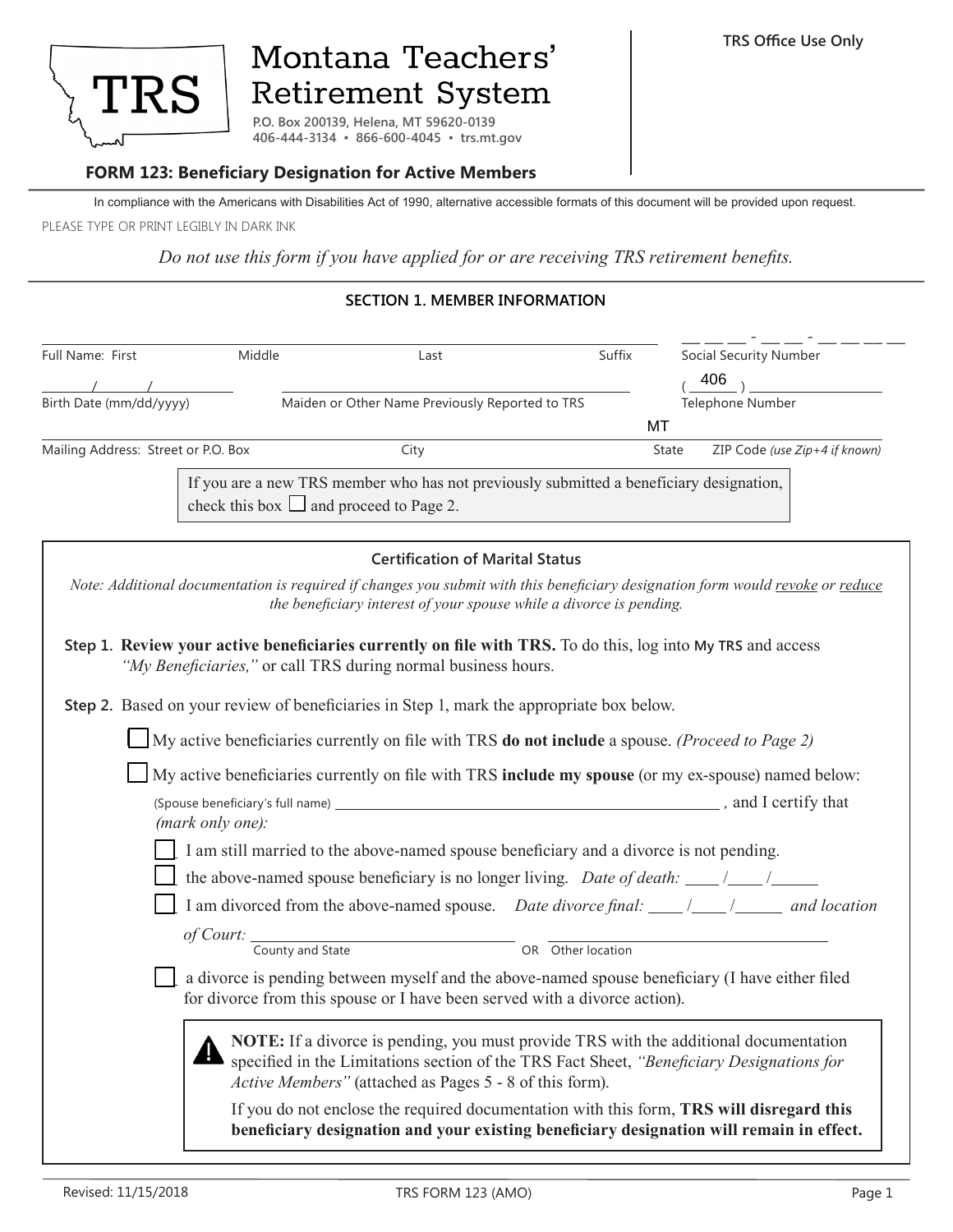*Be sure you have read TRS Fact Sheet "Beneficiary Designations for Active Members" attached as Pages 5 – 8 of this form*

#### **Effect of this Beneficiary Designation**

This beneficiary designation **revokes all prior beneficiary designations** you have submitted to TRS. You must fully identify on this form all beneficiaries you wish to designate at this time. This beneficiary designation will remain in effect until such time as (1) TRS receives a new and effective beneficiary designation from you, or (2) you withdraw your membership and your member account balance from TRS, or (3) you retire.

#### **Requirements**

You must designate **at least one primary beneficiary**. You may designate an individual, your estate, or your trust.

- To designate **an individual** beneficiary you must provide their full legal name, SSN, date of birth, gender, and relationship to you.
- To designate **your trust** as your beneficiary, you must submit legal trust documentation to TRS as denoted in Section 3(a) below.
- A **contingent beneficiary** would receive payment *only* if no primary beneficiary is still living at the time of your death.

#### **The table below summarizes the types and combinations of beneficiaries you may designate:**

| When you designate:                                 | You may also designate:                                                                                                                                          |
|-----------------------------------------------------|------------------------------------------------------------------------------------------------------------------------------------------------------------------|
| One or more individuals as Primary<br>beneficiaries | One or more individuals as Contingent beneficiaries, or<br>Your estate as your sole Contingent beneficiary, or<br>Your trust as your sole Contingent beneficiary |
| Your estate or trust as Primary beneficiary         | No other beneficiary                                                                                                                                             |
| Your estate or trust as Contingent beneficiary      | No other Contingent beneficiary                                                                                                                                  |

**Specific requirements for designating individuals, your Estate or your Trust are provided in the attached Fact Sheet.**

# **SECTION 3(a). DESIGNATING YOUR ESTATE OR TRUST BENEFICIARY**

*If you do not intend to designate your Estate or Trust as your beneficiary, check this box*  $\Box$  *and proceed to Page 3.* 

| To designate your Estate or your Trust, mark one option in each shaded box below.                                                                                                    |                  |                                                                                            |  |                                                     |                                  |            |                            |
|--------------------------------------------------------------------------------------------------------------------------------------------------------------------------------------|------------------|--------------------------------------------------------------------------------------------|--|-----------------------------------------------------|----------------------------------|------------|----------------------------|
| Note: The amount payable to your estate or trust will be limited to a refund of your member contributions, plus interest.                                                            |                  |                                                                                            |  |                                                     |                                  |            |                            |
| I want to designate:                                                                                                                                                                 | $\Box$ my Estate | $\Box$ my Trust*                                                                           |  | as my $\Box$ Primary $\Box$ Contingent <sup>†</sup> |                                  |            | beneficiary.               |
|                                                                                                                                                                                      |                  | *Complete the Trust section below<br>and provide supporting Trust<br>documentation to TRS. |  | <sup>†</sup> If Contingent, you must designate      | at least one Primary beneficiary | on Page 3. |                            |
| If you are designating your Trust as your beneficiary:                                                                                                                               |                  |                                                                                            |  |                                                     |                                  |            |                            |
| Your Trust must satisfy all criteria listed within the Limitations section of the attached Fact Sheet. Please review<br>the Fact Sheet thoroughly before completing this form.       |                  |                                                                                            |  |                                                     |                                  |            |                            |
| You must provide complete information below and you must enclose supporting Trust documentation.<br>2.<br>(Do not write "see attached" or make similar notations on this form.)      |                  |                                                                                            |  |                                                     |                                  |            |                            |
| Name of Trust:                                                                                                                                                                       |                  |                                                                                            |  |                                                     |                                  |            |                            |
| Name of individual legally designated as trustee: ______________________________                                                                                                     |                  |                                                                                            |  |                                                     |                                  |            |                            |
|                                                                                                                                                                                      |                  |                                                                                            |  |                                                     |                                  |            |                            |
|                                                                                                                                                                                      | Street or PO Box |                                                                                            |  | City, State                                         |                                  |            | Zip (use $Zip+4$ if known) |
|                                                                                                                                                                                      |                  |                                                                                            |  |                                                     |                                  |            |                            |
| If you do not enclose the required documentation with this form, TRS will disregard this beneficiary designation<br>and your existing beneficiary designation will remain in effect. |                  |                                                                                            |  |                                                     |                                  |            |                            |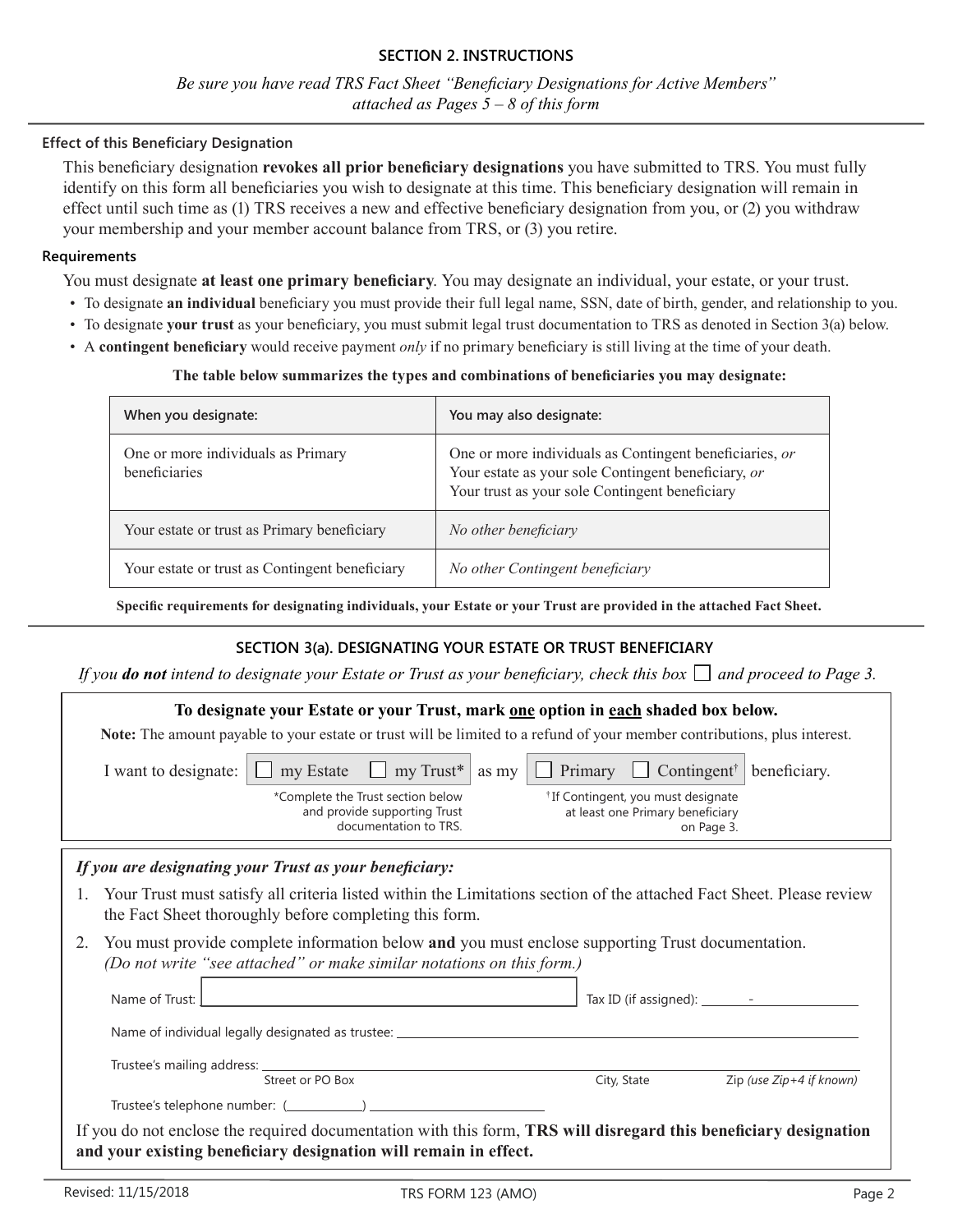**TRS Office Use Only**

# **FORM 123: Beneficiary Designation for Active Members** *(continued)*

Member's Printed Name **Member's Social Security Number** Member's Social Security Number  $\bot$   $\bot$   $\bot$  -  $\bot$   $\bot$   $\bot$   $\bot$   $\bot$ 

#### **SECTION 3(b). DESIGNATING INDIVIDUAL BENEFICIARIES**

*If you designated your Estate or your Trust as your Primary beneficiary in Section 3(a):* Do not complete this section. Proceed to Certification and Member's Signature on Page 4.

*If you designated your Estate or Trust as a Contingent beneficiary in Section 3(a):* All beneficiaries you designate below must be Primary beneficiaries. Items marked with an asterisk \* are required.

*If you did not designate your Estate or Trust as a beneficiary in Section 3(a):* You must designate at least one Primary beneficiary below. Items marked with an asterisk \* are required.

| *Type (Mark only one):<br>$\Box$ Primary $\Box$ Contingent | *Individual's full legal name | *SSN          |                                                                                                                                                                     |
|------------------------------------------------------------|-------------------------------|---------------|---------------------------------------------------------------------------------------------------------------------------------------------------------------------|
|                                                            |                               |               | *Relationship to you Legal Spouse Child (natural or adopted) Other (specify)                                                                                        |
|                                                            |                               |               |                                                                                                                                                                     |
| Mailing Address: _____________<br>Street or PO Box         |                               |               | City, ST, Zip                                                                                                                                                       |
|                                                            |                               |               | If this beneficiary is a minor child (under age 21): You may use the space below to designate a custodian as described in the attached Fact Sheet.                  |
|                                                            | Full name of custodian        |               | as Custodian for the minor child named above, in conformity<br>with the Montana Uniform Transfers to Minors Act.                                                    |
| Custodian's                                                |                               |               |                                                                                                                                                                     |
| Mailing Address: Street or PO Box                          |                               | City, ST, Zip | Custodian's telephone number                                                                                                                                        |
| *Type (Mark only one):<br>Primary Contingent               | *Individual's full legal name |               | *SSN                                                                                                                                                                |
|                                                            |                               |               | *Relationship to you   Legal Spouse   Child (natural or adopted)   Other (specify)                                                                                  |
|                                                            |                               |               |                                                                                                                                                                     |
| Mailing Address: ____________<br>Street or PO Box          |                               |               |                                                                                                                                                                     |
|                                                            |                               |               | City, ST, Zip<br>If this beneficiary is a minor child (under age 21): You may use the space below to designate a custodian as described in the attached Fact Sheet. |
|                                                            | Full name of custodian        |               | as Custodian for the minor child named above, in conformity<br>with the Montana Uniform Transfers to Minors Act.                                                    |
| Custodian's                                                |                               |               |                                                                                                                                                                     |
| Mailing Address: Street or PO Box                          |                               | City, ST, Zip | Custodian's telephone number                                                                                                                                        |
| *Type (Mark only one):<br>Primary Contingent               | *Individual's full legal name |               | *SSN                                                                                                                                                                |
|                                                            |                               |               |                                                                                                                                                                     |
|                                                            |                               |               | *Relationship to you Legal Spouse Child (natural or adopted) Other (specify)                                                                                        |
|                                                            |                               |               |                                                                                                                                                                     |
| Mailing Address:                                           |                               |               |                                                                                                                                                                     |
| Street or PO Box                                           |                               |               | City, ST, Zip<br>If this beneficiary is a minor child (under age 21): You may use the space below to designate a custodian as described in the attached Fact Sheet. |
| I designate                                                | Full name of custodian        |               | as Custodian for the minor child named above, in conformity<br>with the Montana Uniform Transfers to Minors Act.                                                    |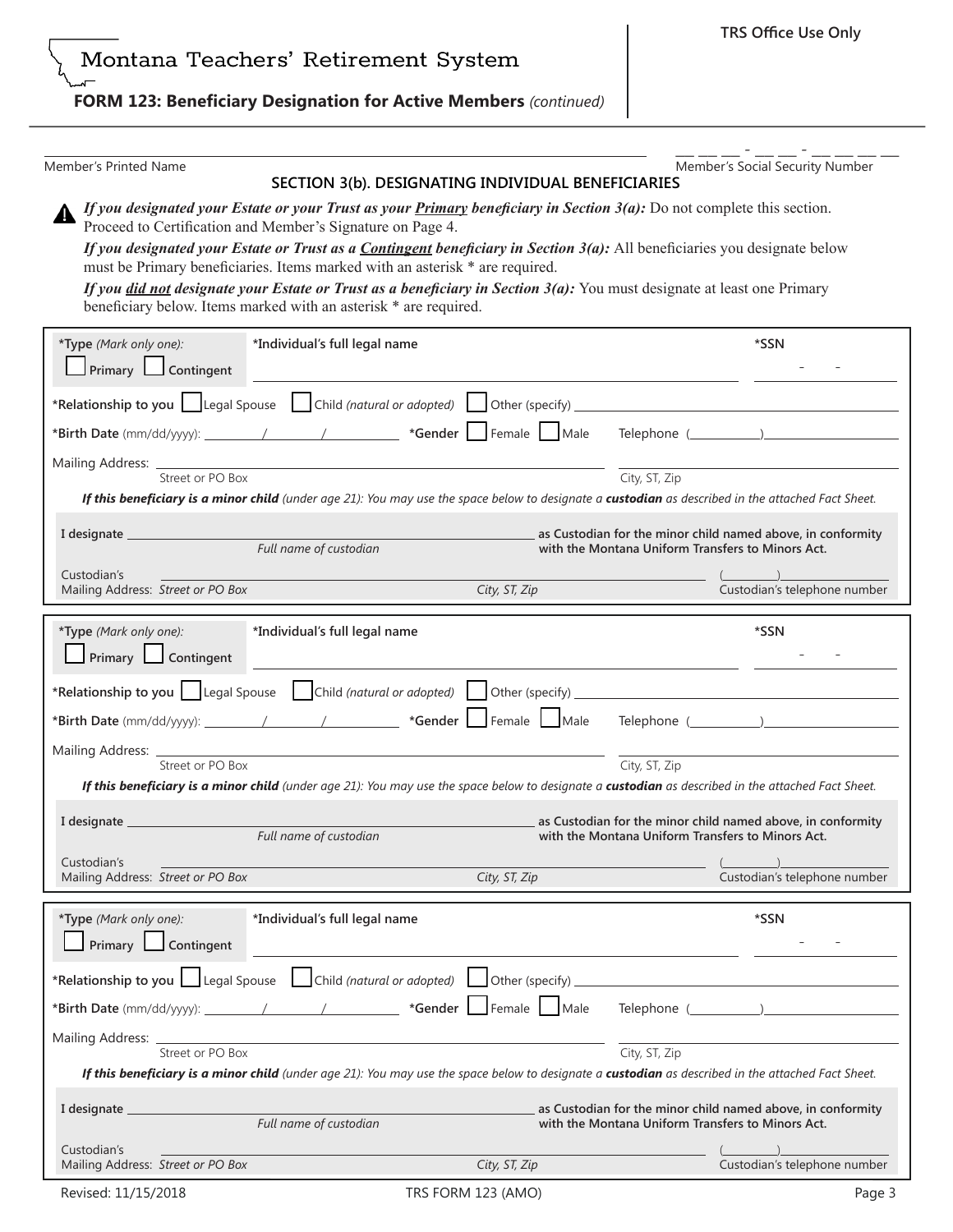# Montana Teachers' Retirement System

# **FORM 123: Beneficiary Designation for Active Members** *(continued)*

Member's Printed Name **Member's Social Security Number** Member's Social Security Number  $\bot$   $\bot$   $\bot$  -  $\bot$   $\bot$   $\bot$   $\bot$   $\bot$ 

### **SECTION 3(b). DESIGNATING INDIVIDUAL BENEFICIARIES** *(continued)*

| *Type (Mark only one):<br>Primary Contingent                                                                                                       | *Individual's full legal name                                                | *SSN                                                                                                             |  |  |  |
|----------------------------------------------------------------------------------------------------------------------------------------------------|------------------------------------------------------------------------------|------------------------------------------------------------------------------------------------------------------|--|--|--|
|                                                                                                                                                    | *Relationship to you Legal Spouse Schild (natural or adopted) Cher (specify) |                                                                                                                  |  |  |  |
|                                                                                                                                                    |                                                                              |                                                                                                                  |  |  |  |
| Street or PO Box                                                                                                                                   |                                                                              | City, ST, Zip                                                                                                    |  |  |  |
| If this beneficiary is a minor child (under age 21): You may use the space below to designate a custodian as described in the attached Fact Sheet. |                                                                              |                                                                                                                  |  |  |  |
| I designate                                                                                                                                        | Full name of custodian                                                       | as Custodian for the minor child named above, in conformity<br>with the Montana Uniform Transfers to Minors Act. |  |  |  |
| Custodian's<br>Mailing Address: Street or PO Box                                                                                                   | City, ST, Zip                                                                | Custodian's telephone number                                                                                     |  |  |  |

Do you need more space to designate individual beneficiaries?

Please use **TRS Form 123A Beneficiary Designation Attachment**, which must be *notarized, attached to* and *submitted with* 

this beneficiary designation form. Do **not** submit additional copies of *this* Form 123.

You may obtain Form 123A on our website *(trs.mt.gov)* or by calling TRS.

#### **Certification and Member's Signature – must be signed in the presence of a notary public**

By my signature, I certify that I have read and understand all information provided on this form and on the attached Fact Sheet. I hereby designate the individual person(s), estate, and/or trust named on this form as my beneficiary(ies). In the event of my death prior to retirement or withdrawal of my member account, I hereby authorize and direct Montana Teachers' Retirement System (TRS) to pay any benefits owed on my behalf to my designated beneficiary(ies) as indicated on this beneficiary designation form.

| <b>Member's Signature</b>             |  | Date |  |
|---------------------------------------|--|------|--|
| TO BE COMPLETED BY THE NOTARY PUBLIC: |  |      |  |
|                                       |  |      |  |
|                                       |  |      |  |
|                                       |  |      |  |
|                                       |  |      |  |
|                                       |  |      |  |

You may detach the Fact Sheet (pages 5 - 8) before mailing this beneficiary designation form to: TRS, PO Box 200139, Helena MT 59620-0139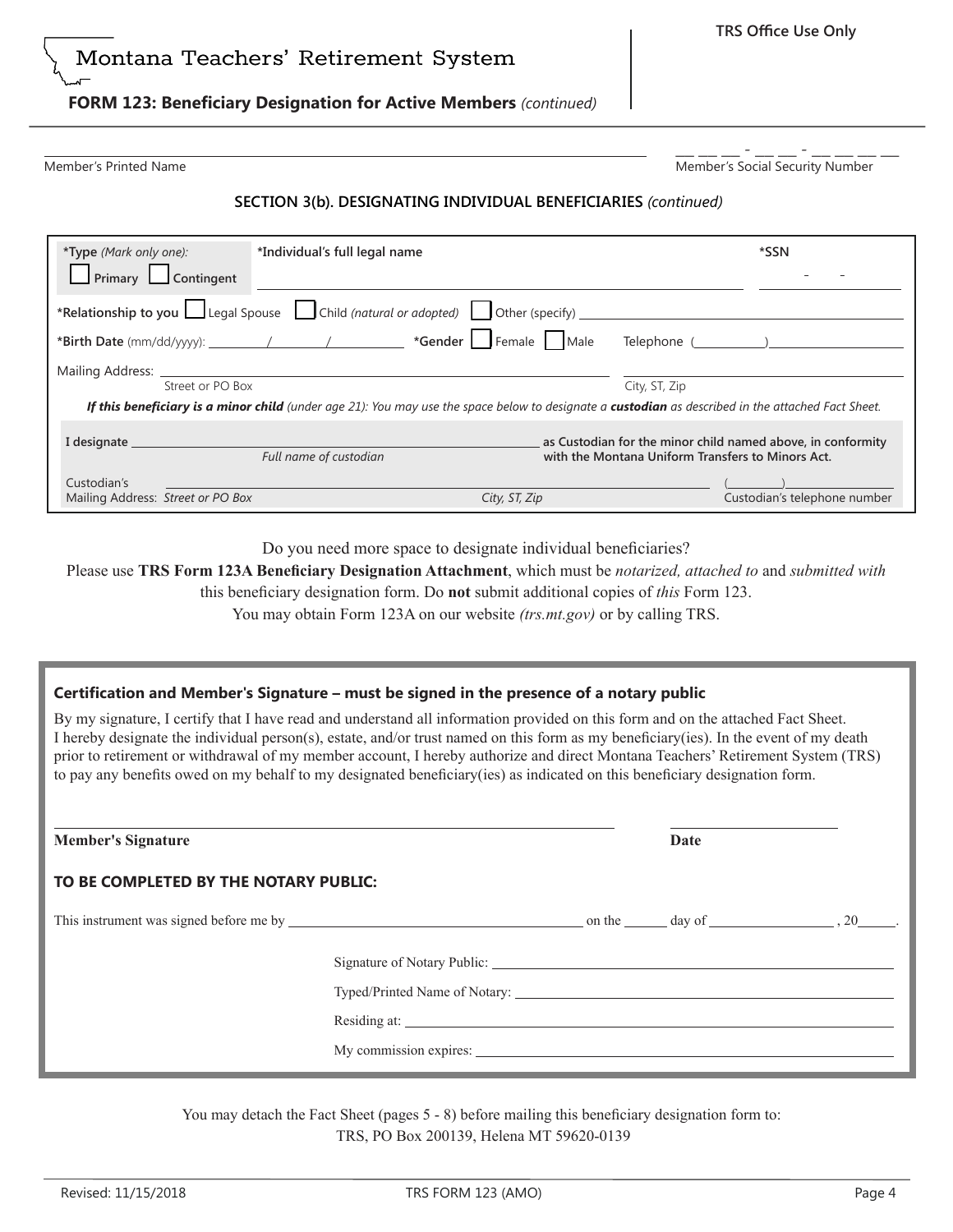

When an active**[1](#page-4-0)** TRS member passes away before retiring, TRS must distribute any amount payable to his or her designated beneficiary or beneficiaries.

A member may designate two types of beneficiaries:

- A **primary beneficiary** has a first right to receive payment in the event of the member's death.
- A **contingent beneficiary** has a right to receive payment *only* if no primary beneficiary is still living at the time of the member's death.

This document answers common questions that active TRS members may have about designating beneficiaries. It also outlines restrictions that may apply when a member designates an estate, trust, minor child or spouse as a beneficiary.

# **Frequently Asked Questions**

# **1. I am a TRS member who has not yet retired. How can I review or change my current beneficiaries?**

You can review your beneficiary designations in **My TRS**, the online account system. See the Active Members page on our website (*trs.mt.gov/trs-info/members*) for login instructions. It is important to review your beneficiary records periodically and keep your beneficiaries' contact information up to date.

You can change your beneficiaries using the Online Beneficiary Designation process in My TRS<sup>[2](#page-4-1)</sup> or by completing Form 123 *Beneficiary Designation for Active Members* and mailing it to TRS. Once submitted and approved by TRS, your new beneficiary designation revokes all prior beneficiary designations.

Until you have retired with TRS you may update your beneficiaries at any time, although certain restrictions may apply. See the **Limitations** section of this Fact Sheet for additional information.

### **2. Who can I designate as my beneficiary?**

You can designate an **individual** (a living person), your **estate**, or your **trust** as your beneficiary. Please review this entire Fact Sheet for more details and limitations.

### **3. How many beneficiaries may I designate?**

You must designate at least one primary beneficiary. If you are married, you may wish to name your spouse as your primary beneficiary, although you are not required to do so. You may designate more than one *individual* as a primary beneficiary. However, it is important to understand that all primary beneficiaries share equally in any amount payable by TRS. You may not assign percentages to them.

You also may designate one or more *individuals* as contingent beneficiaries. For example, you may choose to designate your spouse as your primary beneficiary and each of your children as a contingent beneficiary. You may not designate more than one "level" of contingent beneficiary or assign percentages to them.

If you designate your estate or trust as your *primary* beneficiary, you may not designate another beneficiary. If you designate your estate or trust as a *contingent* beneficiary, you may not designate another *contingent* beneficiary. The **Limitations** section of this Fact Sheet outlines additional requirements for estates and trusts.

<span id="page-4-0"></span><sup>&</sup>lt;sup>1</sup> An *active* TRS member is one who has never previously retired with TRS and has not withdrawn his or her account balance.<br><sup>2</sup> My TRS is the secure online account system for Montana TRS members. Access My TRS from our

<span id="page-4-1"></span>*My TRS* is the secure online account system for Montana TRS members. Access *My TRS* from our website: *trs.mt.gov*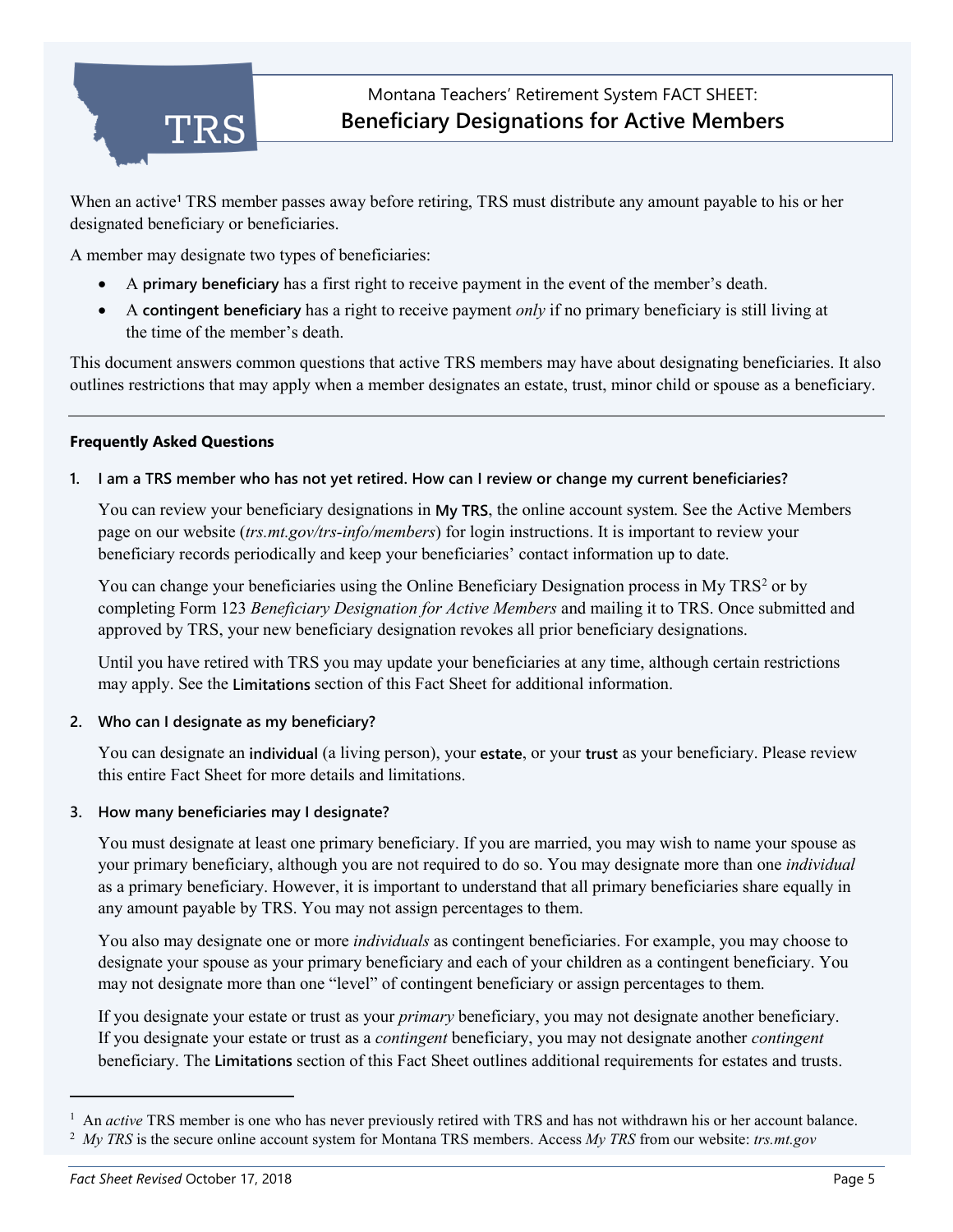# **4. If I die before retiring, how does TRS pay my designated beneficiaries?**

TRS must distribute any amount payable to:

- (a) Your surviving *primary* beneficiaries, in equal shares; or
- (b) Your surviving *contingent* beneficiaries, in equal shares, *only* if no primary beneficiary survives you.

The following conditions apply:

- i. If you are not vested,<sup>[3](#page-5-0)</sup> payment under (a) or (b) is made as a lump-sum distribution of your member account balance (i.e., your member contributions plus interest).
- ii. If you are vested, an individual beneficiary eligible to receive payment may be entitled to elect a lifetime monthly benefit in lieu of a lump-sum payment.
- iii. If TRS makes a payment to any surviving primary beneficiary under (a) above, the beneficiary interest of all contingent beneficiaries is terminated.
- iv. If *all* beneficiaries receiving benefits pass away before your account balance has been paid out in full, TRS pays the remainder as a lump sum to the estate of the last surviving beneficiary.
- v. If you designated your estate as your beneficiary, the estate must be probated and must have a separate tax identification number assigned to be an eligible beneficiary.
- vi. If you designated your trust as your beneficiary, the trust must meet all criteria listed in the Limitations section of this Fact Sheet to be an eligible beneficiary and must have a separate tax identification number assigned when payment is made by TRS. (See "Designating your estate or trust as a beneficiary," below.)
- vii. Monthly benefit payments cannot be made to your estate or trust, or to any beneficiary of either. Your estate or trust will receive only a lump-sum distribution of your member account balance.

*Please note:*

- Amounts payable by TRS to an individual beneficiary are considered non-probate assets of the member. TRS must make payment according to your valid beneficiary designations without regard to any statements in your will, and without regard to any creditors' claims against your estate.
- TRS strongly recommends you seek the advice of an attorney or financial advisor when designating your estate or trust as a beneficiary.

# **5. What happens if I pass away without having a beneficiary designation on file with TRS?**

If you do not have an effective beneficiary designation on file at the time of your death, TRS will distribute your account balance as a lump-sum payment to one of the following alternate beneficiaries:

- (a) Your probated estate; or
- (b) One or more individuals, in the following order of priority. (Payment will be made at a lower level of priority only if there is no surviving alternate beneficiary at a higher level of priority.)

*First alternate beneficiary –* Your legal spouse *Second alternate beneficiary –* Your natural or adopted children, in equal shares *Third alternate beneficiary –* Your parents, in equal shares *Fourth alternate beneficiary –* Your grandchildren, in equal shares

<span id="page-5-0"></span><sup>&</sup>lt;sup>3</sup> You are "vested" as a TRS member when you have accrued at least 5.00 years of creditable service.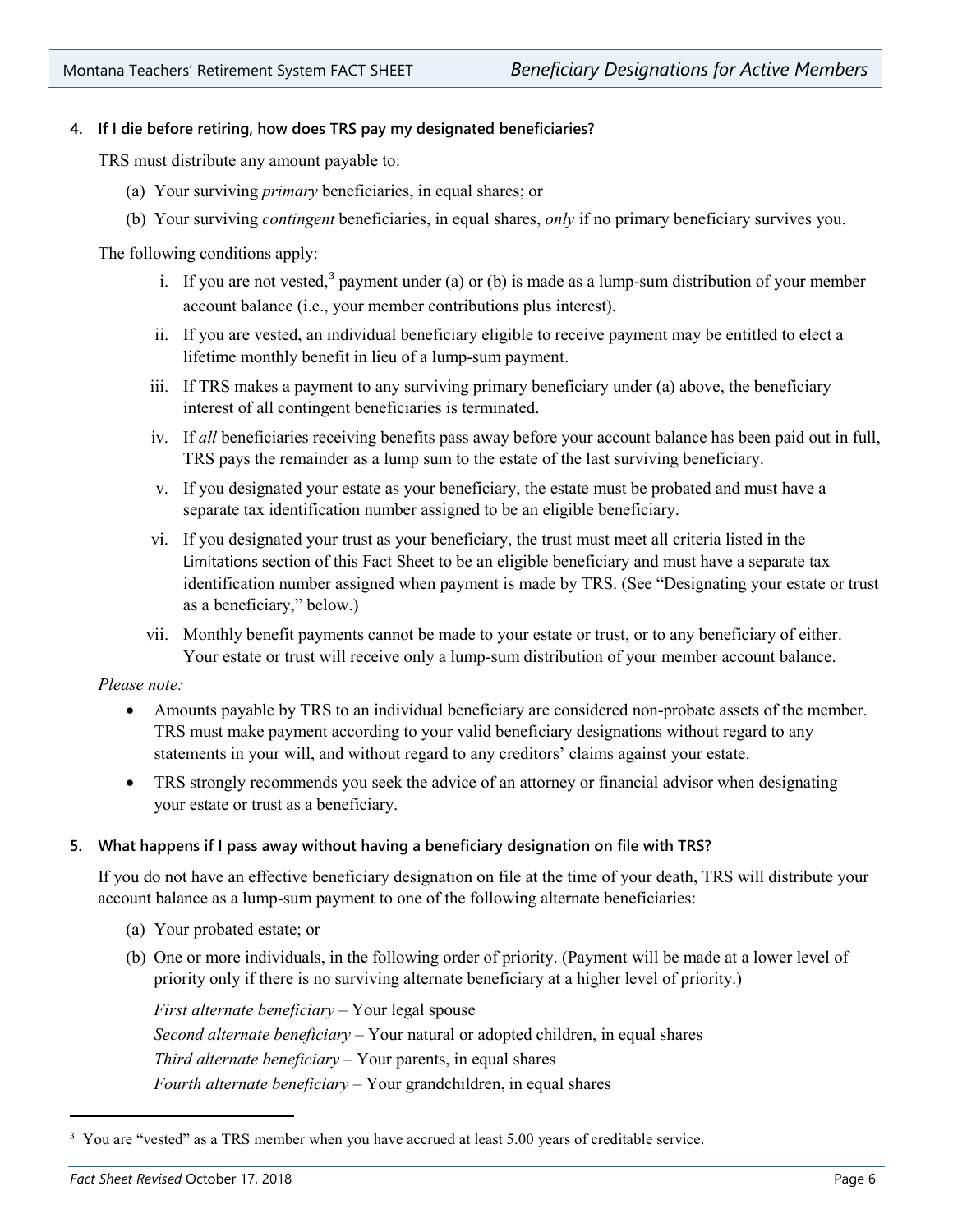*Fifth alternate beneficiary –* Your siblings, in equal shares *Sixth alternate beneficiary –* Your nieces/nephews, in equal shares

# **Limitations**

#### **Designating a minor child as a beneficiary**

You may designate *any* minor child as your beneficiary. However, TRS is prohibited by law from making payment of any amount *directly* to a minor child. (Under Montana law, "minor child" for this purpose means any child under the age of 21.) TRS will make payment only to an individual legally authorized to receive the funds on behalf of the minor child by virtue of:

- court appointment as the child's conservator or guardian, or
- designation by the TRS member as a custodian for the minor child in conformity with the Montana Uniform Transfers to Minors Act.[4](#page-6-0)

This means that if you designate a minor child as your beneficiary, you should also designate a custodian. If you should pass away before the child reaches the age of 21 and you did not designate a custodian, and there is no court-appointed conservator or guardian, TRS will be unable to make payment, even to the custodial parent. TRS will be required to withhold payment until a conservator or guardian is appointed or until the child turns 21.

#### **Designating your estate or trust as a beneficiary**

Your estate or trust must meet important requirements to be designated as your beneficiary. There are also limitations on the type of payment that TRS may make to the estate or trust, as summarized below.

**Your estate:** Although everyone has an "estate" (property to be distributed to others upon the person's death), TRS will make payment to an estate only through a court-appointed personal representative in a formal or informal probate. TRS requires documentation of the personal representative's court appointment. If you designated your estate as your beneficiary and your estate is not probated, TRS must pay your alternate beneficiary as described in 5 (b) above. If you are unsure whether your estate will be probated, you should consider designating one or more individual beneficiaries instead.

**Your trust** must meet the following criteria to be designated as your beneficiary:

- You (the TRS member) must have created the trust as its trustor and the trust must exist as a legal entity at the time of designation.
- The trust must be irrevocable when designated, or must become irrevocable upon your death.
- The trust documentation must include both the trust's tax identification number (if one has been assigned) and the name of the individual (other than yourself) who is legally designated as trustee.

You must submit your trust documentation to TRS by regular mail along with TRS Form 123 *Beneficiary Designation for Active Members*. (You cannot designate your trust using the Online Beneficiary Designation process.) The trust documentation must include all information noted above.

**Payment**. Your estate or trust will receive only a lump-sum distribution of your member account balance. Monthly benefit payments cannot be made to your estate or trust, or to any beneficiary of either.

<span id="page-6-0"></span><sup>4</sup> "MUTMA," Title 72, Ch. 26, MCA